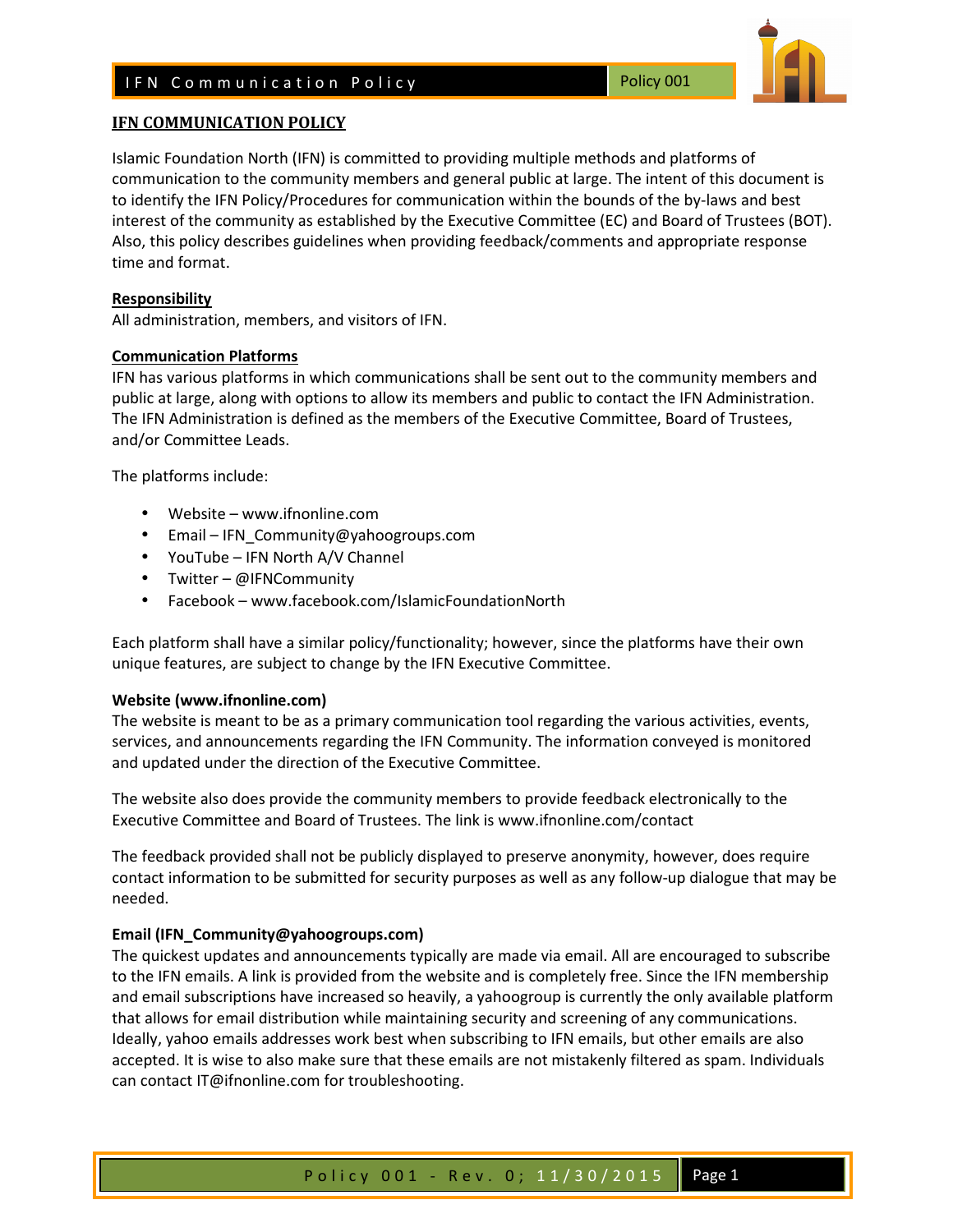# IFN Communication Policy Noted that the North Policy 001

If anyone would like a communication to be sent out to the community regarding upcoming events, activities, they can simply email IFN\_Community@yahoogroups.com. Once this email is sent, it is reviewed by the IFN Executive Committee, and provided that it is pertinent to IFN and its community (as decided by the EC), it will then be released to the full mailing list recipients.

## *Acceptable Communications:*

- Upcoming IFN Events/Activities
- Volunteer Requests for IFN related items
- Birth/Obituary Announcements
- Awards Received by IFN Members
- Events in the IFN Community Area or impact the IFN Community (within 2 weeks of the event)
- Various Lake County Political/Social Hearings (provided they pertain to IFN)

## *Unacceptable Communications:*

- Solicitation of any kind not related to IFN
- Feedback of various events (past and present) these can be emailed directly to the EC/BOT
- Publicity of events/activities not pertinent to IFN (as determined by the EC/BOT)
- Business or any other revenue generating solicitation without approval from IFN

## **YouTube (IFN North A/V Channel)**

IFN does post various videos of events held at or by IFN on its own YouTube Channel. This channel is available to the public and is monitored/approved by the EC/BOT. All community members are encouraged to subscribe to the IFN North A/V Channel via YouTube to see any events that were missed and posted.

## **Twitter (@IFNCommunity)**

Announcements that are made via Email and/or Website are also posted on IFN's Twitter Account. For those who do have a Twitter account, access to these notifications can be made by following @IFNCommunity. These tweets can be retweeted and favorited at a follower's discretion. However, any comments regarding events/activities will not typically be responded to unless the response requires pertinent information to the event/activity. Feedback to events will not be responded to on any social media platform.

## **Facebook Page (Islamic Foundation North)**

Announcements that are made via Email and/or Website are also posted on IFN's Facebook Page. For those who do have a Facebook account, access to these notifications can be made by following to the Islamic Foundation North Facebook Page. Settings to your personal Facebook Account can prioritize the posts made to the page.

It should be noted, this page is not meant to be a sounding board, and if the EC feels that this is causing more harm than help, the page will be removed. Feedback and comments are encouraged provided that they are in line with the Feedback section (See below) of this policy.

# **Feedback & Constructive Criticism**

The IFN Administration is genuinely open to feedback and various opportunities to improve any facet within the IFN Community whether it be pertaining to policies/procedures, events/activities, services (existing and new), volunteer opportunities, etc. However, not all feedback and criticism can be responded to in a timely manner as some feedback and criticism provides little value at times and